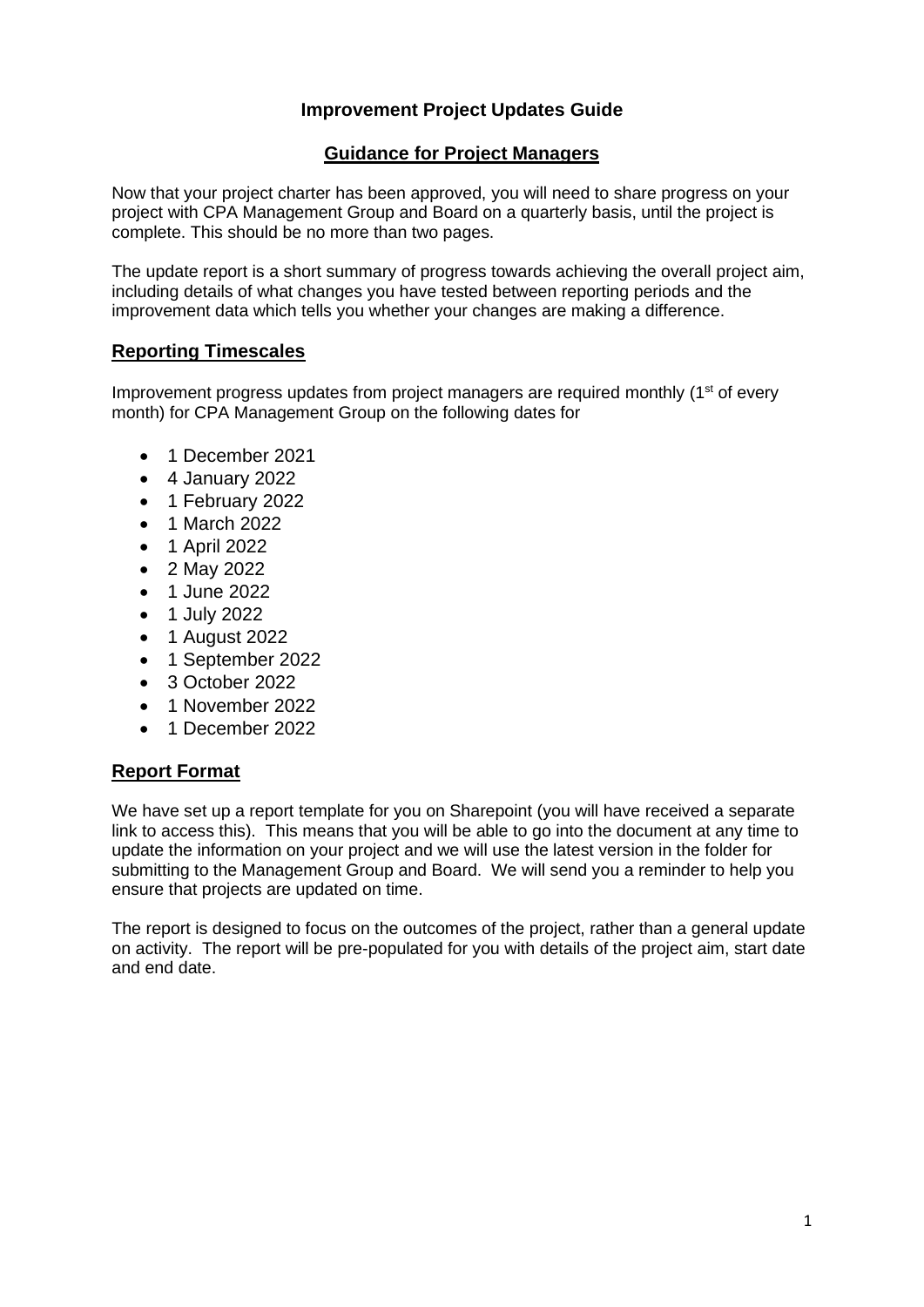| and provide in these p                                                            |                       |                                               |    |                         |  |  |       |  |                       |  |                    |  |
|-----------------------------------------------------------------------------------|-----------------------|-----------------------------------------------|----|-------------------------|--|--|-------|--|-----------------------|--|--------------------|--|
| <b>Project Aim</b>                                                                |                       | <b>Start Date</b>                             |    | <b>Testing End Date</b> |  |  |       |  | <b>Progress Scale</b> |  | <b>Project RAG</b> |  |
| Insert project aim                                                                |                       |                                               |    |                         |  |  |       |  |                       |  | $G$ – on track     |  |
| Project Manager: (Insert Project Lead, Organisation) Project Charter Approved *** |                       |                                               |    |                         |  |  |       |  |                       |  | $A$ – off schedule |  |
| (Link to Project Charter)                                                         |                       |                                               |    |                         |  |  |       |  |                       |  | $R - at$ risk      |  |
| Changes being tested                                                              |                       | Are our changes resulting in improvement?     |    |                         |  |  |       |  |                       |  |                    |  |
| What changes are being testing?                                                   | <b>Which Locality</b> |                                               |    |                         |  |  |       |  |                       |  |                    |  |
|                                                                                   | and/or test group     |                                               |    |                         |  |  |       |  |                       |  |                    |  |
|                                                                                   |                       |                                               |    |                         |  |  |       |  |                       |  |                    |  |
|                                                                                   |                       |                                               |    |                         |  |  |       |  |                       |  |                    |  |
|                                                                                   |                       |                                               |    |                         |  |  |       |  |                       |  |                    |  |
|                                                                                   |                       |                                               |    |                         |  |  |       |  |                       |  |                    |  |
|                                                                                   |                       |                                               |    |                         |  |  |       |  |                       |  |                    |  |
|                                                                                   |                       |                                               |    |                         |  |  |       |  |                       |  |                    |  |
|                                                                                   |                       | Are there any issues/risks we are escalating? |    |                         |  |  |       |  |                       |  |                    |  |
|                                                                                   |                       |                                               |    |                         |  |  |       |  |                       |  |                    |  |
|                                                                                   |                       |                                               |    |                         |  |  |       |  |                       |  |                    |  |
|                                                                                   |                       |                                               |    |                         |  |  |       |  |                       |  |                    |  |
| <b>Improvement Data</b>                                                           |                       |                                               |    |                         |  |  |       |  |                       |  |                    |  |
|                                                                                   |                       |                                               |    |                         |  |  |       |  |                       |  |                    |  |
| Title                                                                             |                       |                                               |    |                         |  |  | Title |  |                       |  |                    |  |
|                                                                                   |                       |                                               |    |                         |  |  |       |  |                       |  |                    |  |
| 55                                                                                |                       |                                               | 55 |                         |  |  |       |  |                       |  |                    |  |
|                                                                                   |                       |                                               | 5  |                         |  |  |       |  |                       |  |                    |  |
| 5                                                                                 |                       |                                               |    | 19 他の時には、それは、それは、       |  |  |       |  |                       |  |                    |  |
| Jan Feb Mar Apr May Jun Jul Aug Sep Oct Nov Dec Jan Feb Mar                       |                       |                                               |    |                         |  |  |       |  |                       |  |                    |  |
|                                                                                   |                       |                                               |    |                         |  |  |       |  |                       |  |                    |  |
|                                                                                   |                       |                                               |    |                         |  |  |       |  |                       |  |                    |  |
|                                                                                   |                       |                                               |    |                         |  |  |       |  |                       |  |                    |  |
|                                                                                   |                       |                                               |    |                         |  |  |       |  |                       |  |                    |  |

We need you to keep this up to date with the latest information on progress. **Progress Scale:** Use the progress scale to evaluate where you are on your improvement journey. All projects that have been approved by the CPA Board will be at a minimum of stage 4

| <b>Score</b>   | <b>Stage of Project</b>                                                 | <b>Description</b>                                                                                                                                                                                                                                                                                          |
|----------------|-------------------------------------------------------------------------|-------------------------------------------------------------------------------------------------------------------------------------------------------------------------------------------------------------------------------------------------------------------------------------------------------------|
| $\mathbf{1}$   | Project area identified<br>and agreed (complete for                     | Project has been identified as a priority from the<br>Local Outcome Improvement Plan or Locality Plan                                                                                                                                                                                                       |
|                | all LOIP projects)                                                      |                                                                                                                                                                                                                                                                                                             |
| $\overline{2}$ | Draft Outline Project<br>Charter and team in place                      | Draft Improvement Project Charter has been<br>developed (rationale, initial aims, scope, resources,                                                                                                                                                                                                         |
|                |                                                                         | timescales, measures, expected outcomes) and<br>project team formed.                                                                                                                                                                                                                                        |
| 3              | Understanding baseline<br>of current system (Data<br>and practice)      | Current system is being analysed- applying tools such<br>as process mapping; cause & effect diagrams etc to<br>understand processes and people, including readiness<br>for change and analysis of baseline data                                                                                             |
| 4              | Project Charter endorsed<br>by CPA Board                                | Knowledge of the system and other evidence of what<br>could work have been brought together into a theory<br>of change. This has been articulated in a final<br>Improvement Project Charter which has been shared<br>with the CPA Board. (A driver diagram may also be<br>developed to support this stage.) |
| 5              | Change ideas and project<br>measures further refined<br>and prioritised | Range of specific change ideas developed further,<br>measurement plans established and initial PDSAs are<br>being planned                                                                                                                                                                                   |
| 6              | Testing underway                                                        | Testing strategy developed and is being deployed.<br>Data being gathered and analysed (e.g. through use<br>of run charts)                                                                                                                                                                                   |
| $\overline{7}$ | Initial indications of<br>improvement                                   | Anecdotal evidence or feedback that changes are<br>resulting in improvement can be reported.                                                                                                                                                                                                                |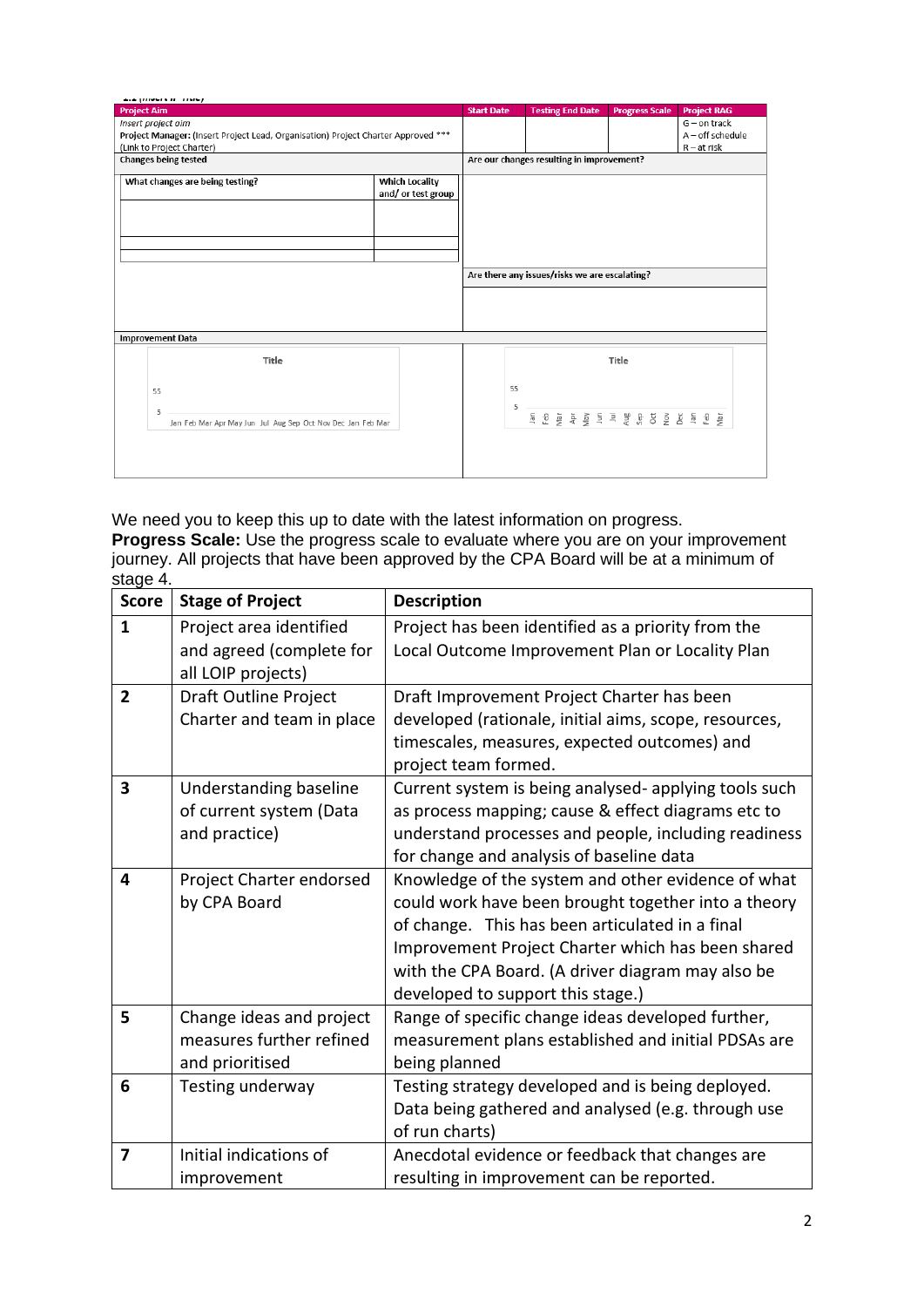| 8  | Improvements achieved   | Evidence of improvements shows in project measures  |  |  |  |  |  |
|----|-------------------------|-----------------------------------------------------|--|--|--|--|--|
|    |                         | and has been reported to Community Planning         |  |  |  |  |  |
|    |                         | Aberdeen Management Group. Implementation and       |  |  |  |  |  |
|    |                         | Spread plans are being developed and deployed.      |  |  |  |  |  |
| q  | Sustainable improvement | Implementation plans have been deployed for key     |  |  |  |  |  |
|    |                         | changes. Spread plans are developed if appropriate. |  |  |  |  |  |
|    |                         | Data indicates sustainability of impact of changes  |  |  |  |  |  |
|    |                         | implemented in system.                              |  |  |  |  |  |
| 10 | Project complete        | The aim has been met or exceeded and improvement    |  |  |  |  |  |
|    |                         | sustained and spread where appropriate. Changes     |  |  |  |  |  |
|    |                         | are now part of business as usual.                  |  |  |  |  |  |

**Project RAG:** This section should detail if your project is on track (green), at risk (amber) or off track (red) in terms of your project plan. If at risk, or off track, please use the Issues/Risks & how we will overcome them section to provide detail on the risks/issues which are resulting in the project not being on track.

**Changes Being Tested:** In this section use the table to list the change ideas outlined in your charter which have been/or are being tested. Insert the month testing started. If no changes are being tested at this time the project team should provide a brief explanation for why. For each change idea, you should also specify which locality you are testing in and who (which group) you are testing with.

**Are our Changes Resulting in an Improvement:** This section should be no more than 100 words and should provide a brief overview of whether your changes are helping you to achieve the aim, making a brief reference to the improvement data to back up your statement. If you have any infographics, videos, reports on the outcome of your tests of change, share them in this section.

**Issues/Risks and how we will overcome them:** This section should provide a brief overview of any issues/risks that are impacting on you achieving the aim, and that you want to escalate to the OIG/Management Group for support.

**Improvement Data:** The Improvement data section is critical to understand whether your changes are resulting in improvement. The section is divided into 4 quadrants to allow you to display progress using the key improvement measures for your project. We have prepopulated the report for you with basic level QI charts for the project outcome measure and any other relevant measures published in the LOIP. There are also blank charts in the report for you to add any additional data which demonstrates the impact (good or bad) of the changes you are testing.

The report is produced using Word, but you will be able to update your data/ charts from this application. This means that you can make all your updates in one place. See how below. **Editing the Improvement Data Sections**

#### **To change the chart title:**

Left click on 'Measure Title' then left click again to edit the text box: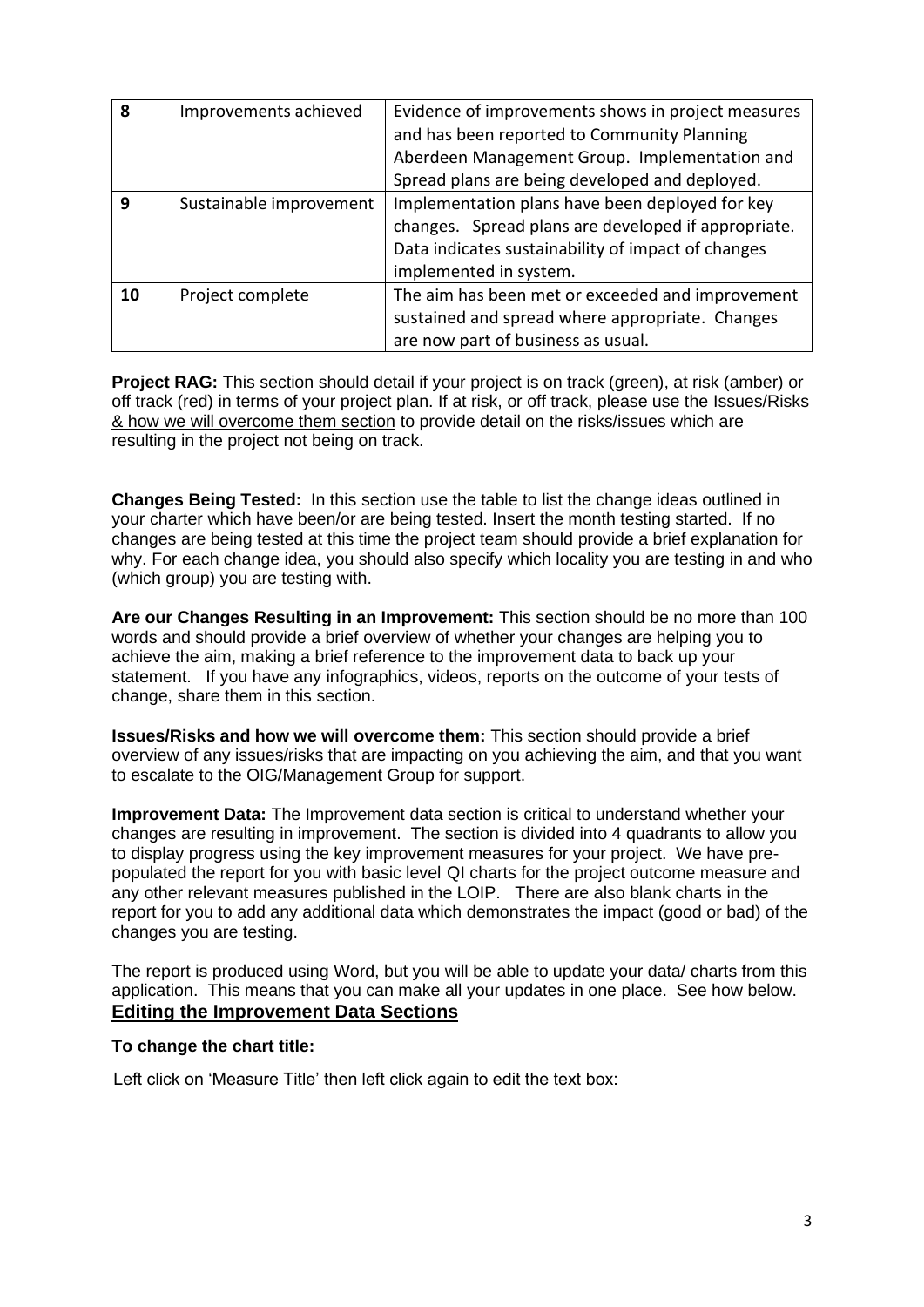

# **To add/change data:**

1. Click once anywhere on the chart you wish to edit, and the following icons will appear to the right of your chart



2. Right click on the chart area and select Edit Data; then edit data in Excel:



The following popup will appear to allow you to edit the details as an Excel sheet:

|                      | $\Box$ $\Box$ $\rightarrow$<br>Q<br>困<br>$\overline{\phantom{a}}$<br>Chart in<br>AutoSave $($ Off)<br>James Simpson<br>$\overline{\phantom{0}}$                                                                                                                                                                                      | $\times$<br>□          |
|----------------------|--------------------------------------------------------------------------------------------------------------------------------------------------------------------------------------------------------------------------------------------------------------------------------------------------------------------------------------|------------------------|
|                      | File<br>View<br>Help<br>Review<br>Formulas<br>Data<br>Home<br>Page Layout<br>Insert                                                                                                                                                                                                                                                  | ₽<br>₿                 |
|                      | Ó<br>Conditional Formatting v<br>畠<br>$\overline{\phantom{a}}$<br>%<br>▵<br>Ξ<br>$=$<br>$\boxed{\mathbb{P}} \sim$<br>Format as Table ~<br>Cells<br>Editing<br>Font<br>Alignment<br>Number<br>Paste<br>$\Box$ Cell Styles $\sim$<br>I<br>$\checkmark$<br>$\checkmark$<br>$\checkmark$<br>$\checkmark$<br>$\checkmark$<br>$\checkmark$ | Ideas                  |
| <b>Measure Title</b> | Clipboard<br><b>压</b><br>Styles                                                                                                                                                                                                                                                                                                      | Ideas<br>$\wedge$      |
|                      | $f_{\rm sc}$<br>÷<br>$\times$<br>D <sub>3</sub><br>$\overline{\phantom{a}}$<br>$\sim$<br><b>DOM: NO</b><br><b>Contract Contract Contract</b><br>$\mathbf{r}$ . The set of $\mathbf{r}$ and $\mathbf{r}$<br><b>CONTRACTOR</b><br>$\sim$<br>$\sim$                                                                                     | $\checkmark$<br>$\sim$ |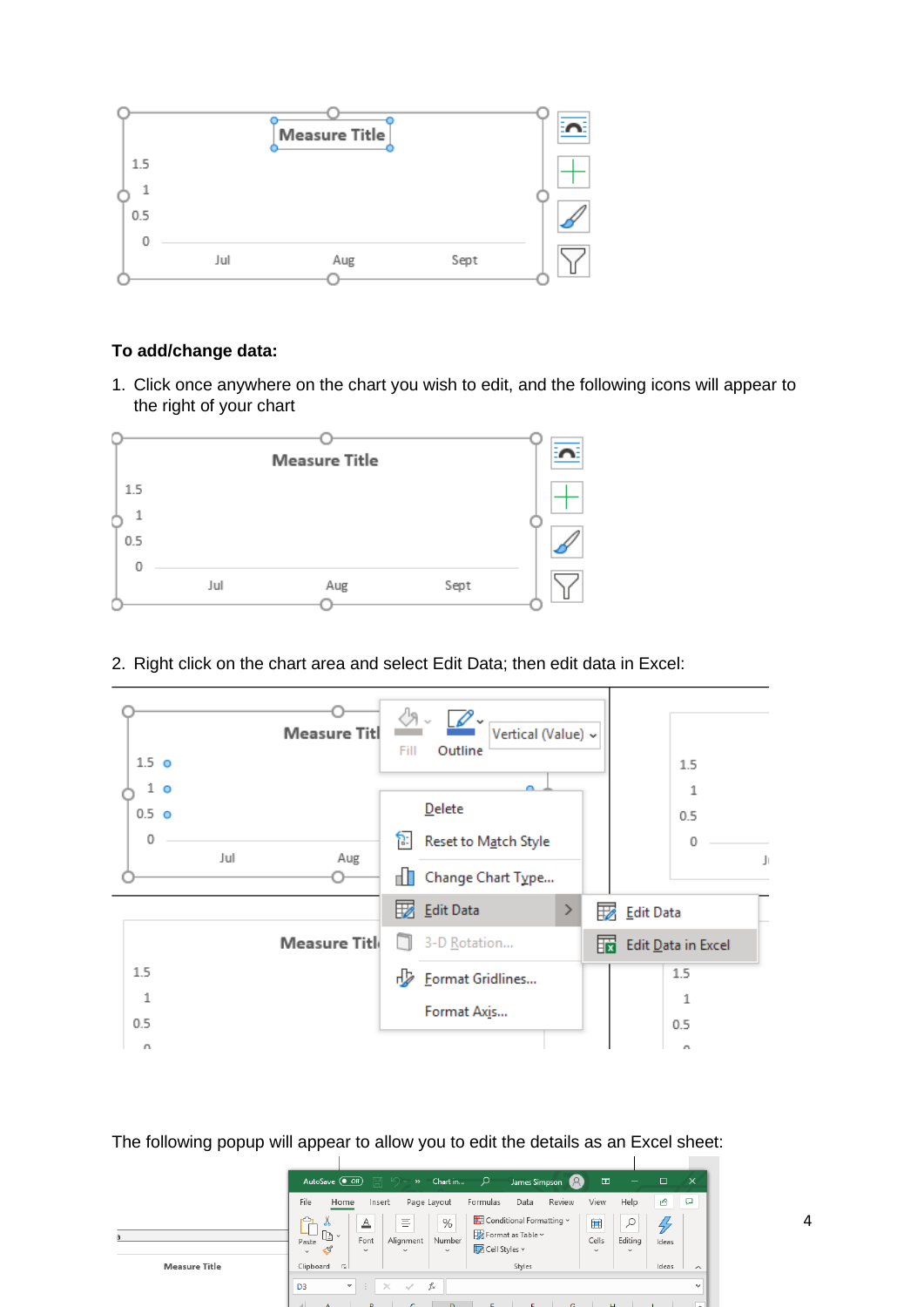3. Once you have entered/changed the data, close the window and the Excel sheet will populate the chart.

### **Other Uses for the Improvement Data quadrants**

If no data is yet available for a measure, a quadrant could include:

- A photograph of the tests being undertaken;
- A brief update on progress of the project change ideas;
- Or stakeholder feedback on the project.

These quadrants should not be used to provide further contextual detail; change ideas; issues and barriers or progress of the project as a whole

#### **See exemplar of a completed template overleaf.**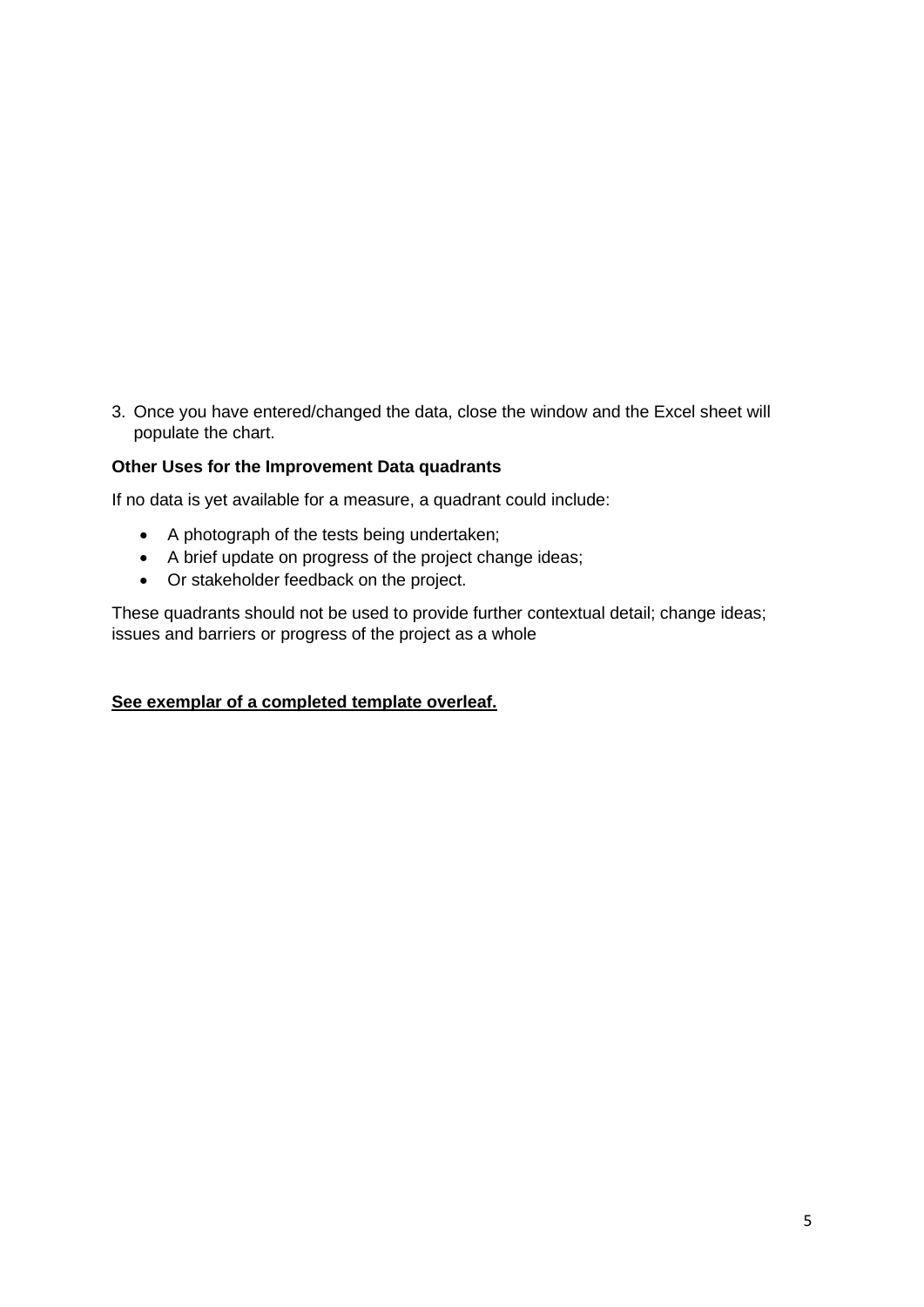# **EXAMPLE PROJECT UPDATE:** *NOT REAL DATA*

| <b>Project Aim</b>                                                            |                                                                         | <b>Start Date</b>                                                                                                                                                                                                             | <b>Testing End Date</b>                                                 | <b>Progress Scale</b> | <b>Project RAG</b> |  |  |  |  |  |
|-------------------------------------------------------------------------------|-------------------------------------------------------------------------|-------------------------------------------------------------------------------------------------------------------------------------------------------------------------------------------------------------------------------|-------------------------------------------------------------------------|-----------------------|--------------------|--|--|--|--|--|
| Increase the number of people using community pantries by 20% by 2023.        |                                                                         | <b>Dec 19</b>                                                                                                                                                                                                                 | July 23                                                                 | 6                     | Green - On Track   |  |  |  |  |  |
| Project Manager: (Graeme Robbie, Project Lead, CFine) Project Charter         |                                                                         |                                                                                                                                                                                                                               |                                                                         |                       |                    |  |  |  |  |  |
| <b>Approved December 2019</b>                                                 |                                                                         |                                                                                                                                                                                                                               |                                                                         |                       |                    |  |  |  |  |  |
| <b>Changes being tested</b>                                                   |                                                                         | Are our changes resulting in improvement?                                                                                                                                                                                     |                                                                         |                       |                    |  |  |  |  |  |
| What changes are being testing?                                               | In terms of achieving the 20% increase we are only just recovering from |                                                                                                                                                                                                                               |                                                                         |                       |                    |  |  |  |  |  |
|                                                                               | and/or test group                                                       | covid and getting back to pre-covid levels and therefore not seeing the<br>improvement yet. We can see that following covid restriction easing the<br>use of pantries has returned to, or increased from pre covid numbers as |                                                                         |                       |                    |  |  |  |  |  |
| Use of volunteers to manage the pantries to develop                           | Central                                                                 |                                                                                                                                                                                                                               |                                                                         |                       |                    |  |  |  |  |  |
| 'community ownership'                                                         | Woodside; People                                                        |                                                                                                                                                                                                                               |                                                                         |                       |                    |  |  |  |  |  |
|                                                                               | who<br>are                                                              |                                                                                                                                                                                                                               | per data below. See the attached summary of our key achievements,       |                       |                    |  |  |  |  |  |
|                                                                               | unemployed                                                              |                                                                                                                                                                                                                               | challenges and next steps for the BS&S pantry and read the case studies |                       |                    |  |  |  |  |  |
| Mobile Pantry managed by volunteers                                           | City Wide;<br>Low                                                       |                                                                                                                                                                                                                               | about the impact on people using the pantries. We've seen 50% of our    |                       |                    |  |  |  |  |  |
|                                                                               | income families                                                         |                                                                                                                                                                                                                               | volunteers go onto gain employment. Provision of transport to our CFine |                       |                    |  |  |  |  |  |
| Cooking classes, including shop to cook, budgeting, kitchen North - Cornhill; |                                                                         | pantry has seen numbers increase by 50%. We are working with one<br>third sector organisation about implementing the pantry business model.                                                                                   |                                                                         |                       |                    |  |  |  |  |  |
| skills, health and nutrition advice                                           | Families receiving                                                      |                                                                                                                                                                                                                               |                                                                         |                       |                    |  |  |  |  |  |
|                                                                               | free school meals                                                       |                                                                                                                                                                                                                               |                                                                         |                       |                    |  |  |  |  |  |
| Transport to food pantries from across the Locality                           | South $-$ Cove &                                                        | Are there any issues/risks we are escalating?                                                                                                                                                                                 |                                                                         |                       |                    |  |  |  |  |  |
|                                                                               | Kincorth &                                                              |                                                                                                                                                                                                                               | Funding for the transport to food pantries will cease in July 2023 -    |                       |                    |  |  |  |  |  |
|                                                                               | Central<br>Locality                                                     |                                                                                                                                                                                                                               | sustainability needs to be considered. Discussions held with Funding    |                       |                    |  |  |  |  |  |
|                                                                               | Wide; People with                                                       |                                                                                                                                                                                                                               | Team but to date no potential funding opportunities identified.         |                       |                    |  |  |  |  |  |
|                                                                               | pantry                                                                  |                                                                                                                                                                                                                               |                                                                         |                       |                    |  |  |  |  |  |
|                                                                               | membership                                                              |                                                                                                                                                                                                                               |                                                                         |                       |                    |  |  |  |  |  |
| Development of pantry business model                                          | Central;                                                                |                                                                                                                                                                                                                               |                                                                         |                       |                    |  |  |  |  |  |
|                                                                               | Organisations                                                           |                                                                                                                                                                                                                               |                                                                         |                       |                    |  |  |  |  |  |
|                                                                               | currently                                                               |                                                                                                                                                                                                                               |                                                                         |                       |                    |  |  |  |  |  |
|                                                                               | providing                                                               |                                                                                                                                                                                                                               |                                                                         |                       |                    |  |  |  |  |  |
|                                                                               | foodbanks                                                               |                                                                                                                                                                                                                               |                                                                         |                       |                    |  |  |  |  |  |
|                                                                               |                                                                         |                                                                                                                                                                                                                               |                                                                         |                       |                    |  |  |  |  |  |
|                                                                               |                                                                         |                                                                                                                                                                                                                               |                                                                         |                       |                    |  |  |  |  |  |
|                                                                               |                                                                         |                                                                                                                                                                                                                               |                                                                         |                       |                    |  |  |  |  |  |
|                                                                               |                                                                         |                                                                                                                                                                                                                               |                                                                         |                       |                    |  |  |  |  |  |
|                                                                               |                                                                         |                                                                                                                                                                                                                               |                                                                         |                       |                    |  |  |  |  |  |
|                                                                               |                                                                         |                                                                                                                                                                                                                               |                                                                         |                       |                    |  |  |  |  |  |
|                                                                               |                                                                         |                                                                                                                                                                                                                               |                                                                         |                       |                    |  |  |  |  |  |
|                                                                               |                                                                         |                                                                                                                                                                                                                               |                                                                         |                       |                    |  |  |  |  |  |